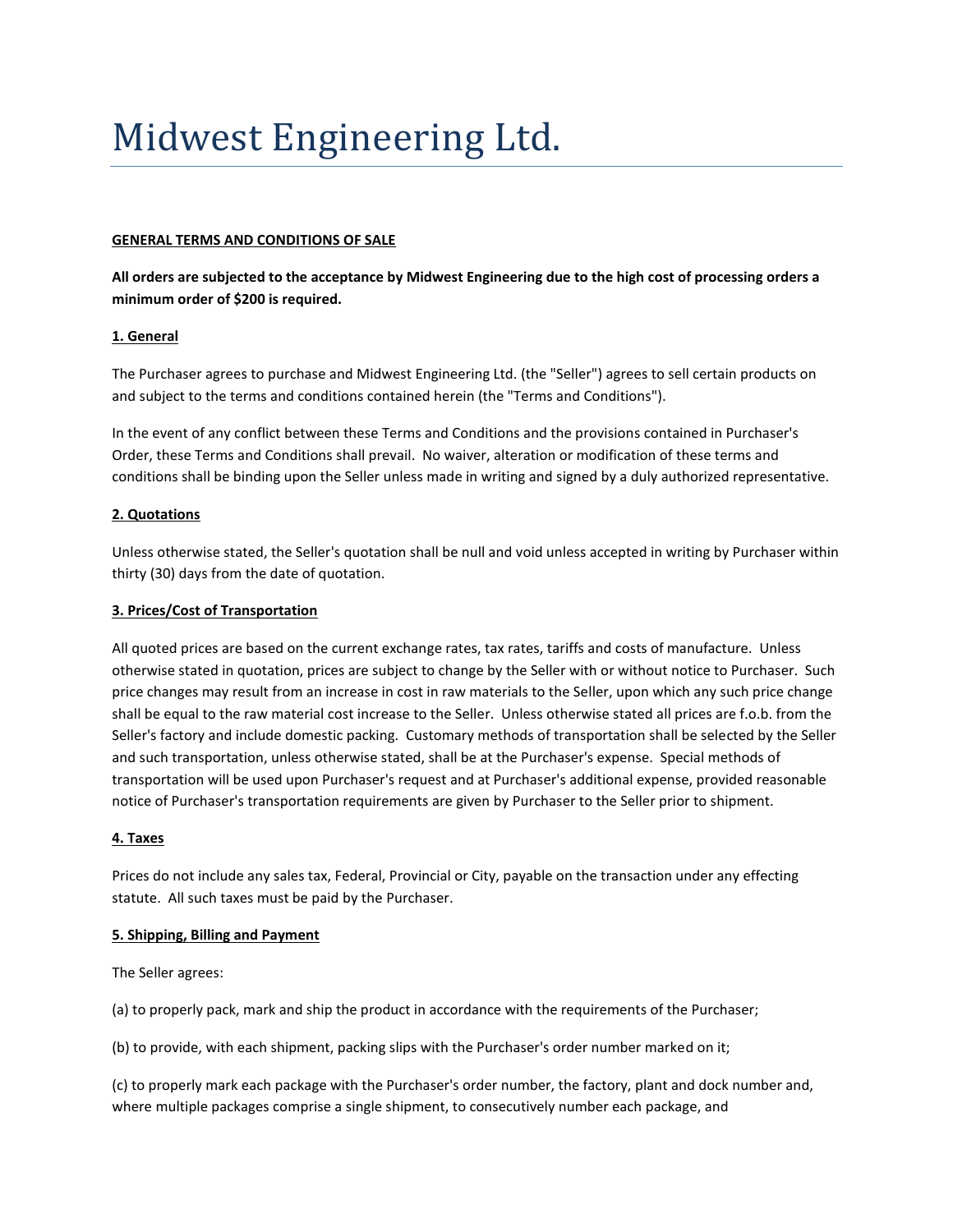(d) to properly forward the original bill of lading or other shipping receipt for each shipment in accordance with the Purchaser's instructions.

The Seller will include on bills of lading or other shipping receipts correct classification identification of the product shipped in accordance with the Purchaser's instructions and carrier's requirements. The marks on each package and identification of the product on packing slips, bills of lading and invoices shall be sufficient to enable the Purchaser to easily identify the product purchased. The Seller further agrees to promptly render, after delivery of the product or performance of services, correct and complete invoices to the Purchaser, and to accept payment by cheque or, at the Seller's discretion, by other cash equivalent (including electronic transfer of funds). All invoices shall be paid not later than 30 days following receipt of the invoice. In the event the Purchaser fails to pay the invoice within the thirty-day period, all overdue amounts may, in the sole discretion of the Seller, collect interest at a rate of 2.5% per month on all past due invoices at an annual rate of 30%.

# **6. Adjustment in Purchase Price – Fluctuation in Dollar**

The Seller may adjust the purchase price if there is a fluctuation in the exchange rate of the Canadian dollar relative to the American dollar, if the value of the Canadian dollar falls above or below 5% of its current market value on the date any invoice where the fluctuation continues on average for a period of thirty days or more. Any adjustment shall be made by the Seller using the value of the Canadian dollar relative to the American dollar on the date of the particular invoice as the base figure from which to calculate the adjustment to the purchase price.

# **7. Delivery**

Delivery schedules are approximate and are based on conditions applicable at the time of the Seller's quotation and acceptance of Purchaser's order. Delivery shall also depend on the prompt receipt by the Seller of the necessary information to facilitate the manufacturer's engineering and manufacturing schedules. The Seller may extend delivery schedules or may at its option cancel Purchaser's order in full or in part without liability other than to return any deposit of prepayment which is unearned by reason of the cancellation.

# **8. Cancellation for Breach**

In the event the Seller fails to deliver the product to the Purchaser, or the Purchaser fails to pay for the product on the due date for payment (either such event being referred to as a "Breach" and the party which has failed being referred to as the "Defaulting Party"), then at the option of the non-Defaulting Party, the non-Defaulting Party may give written notice to the Defaulting Party to remedy the Breach within thirty days of the Defaulting Party receiving such notice. If the Defaulting Party does not remedy such Breach within the required time period, then the non-Defaulting Party may, by written notice to the Defaulting Party, elect to treat the Breach as a repudiation by the Defaulting Party of the Order and cancel the Order without prejudice to any of the rights of the non-Defaulting Party under the Order, these Terms and Conditions or at law.

# **9. Technical Information Disclosed to the Purchaser**

The Purchaser agrees not to assert any claim (other than a claim for a patent infringement) with respect to any technical information which the Seller shall have disclosed or may hereafter disclose to the Purchaser in connection with the product or services covered by these Terms and Conditions.

# **10. Changes**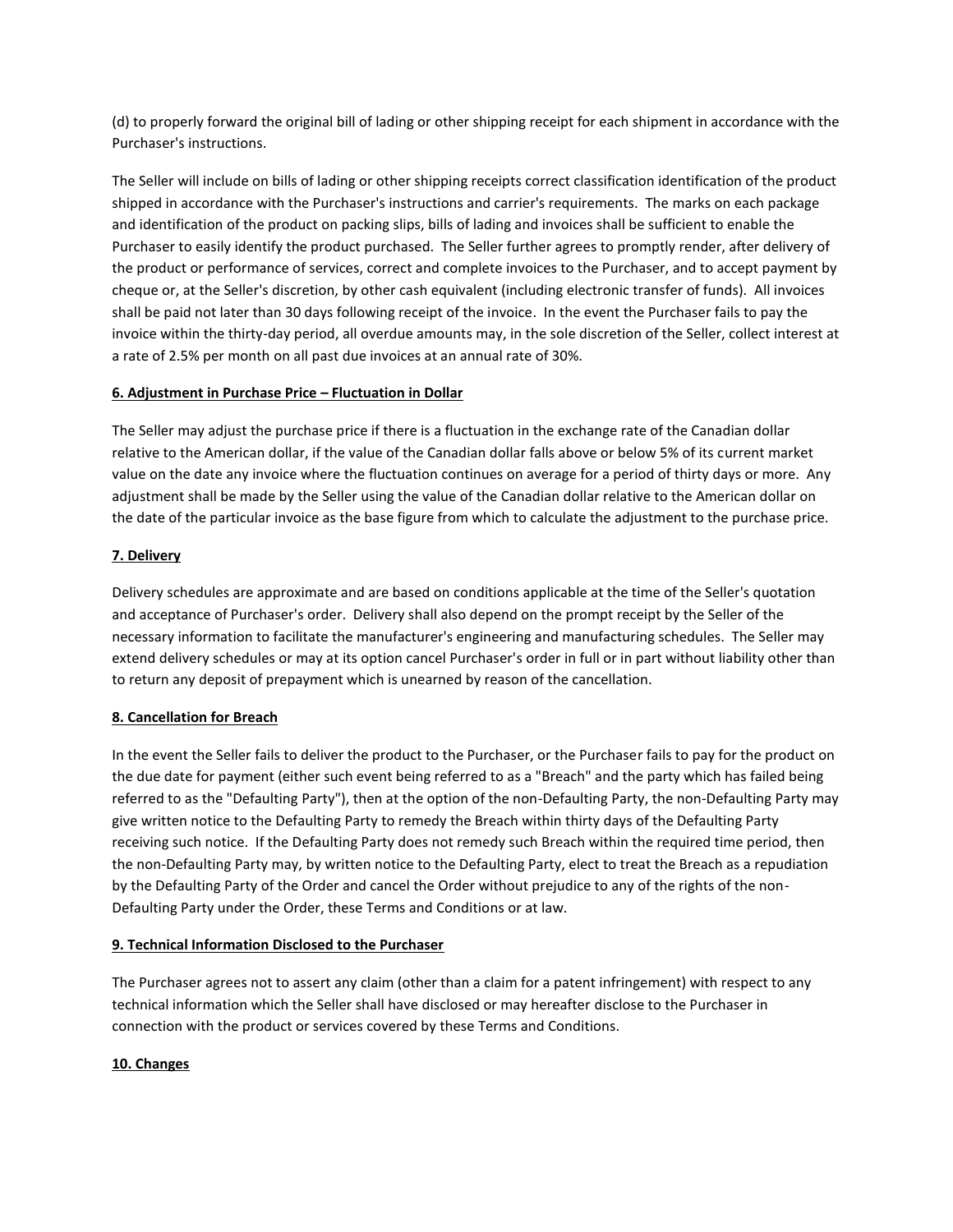The Purchaser reserves the right at any time to direct changes, or cause the Seller to make changes, to drawings and specifications of the product or to otherwise change the scope of the work covered by the Order and these Terms and Conditions, including work with respect to such matters as inspection, testing or quality control, and the Seller agrees to promptly make those changes. Any difference in price or time for performance resulting from such changes shall be equitably adjusted by the Seller and the Purchaser as they may agree.

For greater certainty, should the requirements of the Purchaser change so that the Purchaser requires the product to be replaced by a similar product which is manufactured using different materials or processes, the Seller shall have the first right and option to manufacture a similar product for the Purchaser on an exclusive basis at prices and on schedules to be agreed upon by the parties, provided that the prices shall be at competitive rates and similar products shall be competitive in quality. In order to exercise the first right and option, the Seller shall give written notice of its intention to manufacture a similar product within fifteen days of the Seller's receipt of written notice from the Purchaser indicating, to the Seller, the Purchaser's change in requirements.

# **11. Exclusive Duty to Buy**

The Purchaser shall not, during the term of the Order and while these Terms and Conditions remain in effect, buy from anyone other than the Seller any product which is produced or manufactured and is the same or similar to the product and is used for a substantially similar purpose as the product is used by the Purchaser.

#### **12. Force Majeure**

The Seller shall not be responsible or liable for any loss or damage incurred by the Purchaser herein resulting from causes beyond the reasonable control of the Seller including, without limitation, acts of God, war, invasion, insurrection, riot, the order of any civil or military authority, fire, flood, weather, acts or the elements, delays in transportation, unavailability of equipment or materials, breakdown, sabotage, lock-outs, strikes or labour disputes, or the failure of the Seller's suppliers to meet their delivery promises; provided that written notice of delay (including the anticipated duration of the delay) shall be given by the Seller to the Purchaser within ten days.

#### **13. Shipment/Damages or Shortages in Transport**

The Seller's responsibility for goods ceases upon delivery to the carrier. In the event of loss or damage during shipment, the Purchaser's claim shall be against the carrier only. The Seller will however, give the Purchaser any reasonable assistance to secure adjustment of the Purchaser's claim provided immediate notice of such claim is given by the Purchaser to the Seller. Claims for shortages must be made in writing two (2) days after receipt of goods by the Purchaser. If the Seller does not receive such written notification of shortages within two (2) days, it shall be conclusively presumed that the goods were delivered in their entirety. Unless otherwise agreed upon in writing, the Seller reserves the right to make partial shipments and to submit invoices for partial shipments.

#### **14. Title**

Title to the goods or any part thereof shall not pass from the Seller to the Purchaser until all payments due hereunder have been made in cash or cheque, or other cash equivalent, except as otherwise expressly stipulated herein. The goods shall be and remain personal or moveable property, notwithstanding their mode of attachment to realty or other property. If default is made in any of the payments herein, the Purchaser agrees that the Seller may retain all payments which have been made on account of the purchase price as liquidated damages and the Seller shall be free to enter the premises where the goods may be located and remove them as its own property, without prejudice to the Seller's right to recover any further expenses it may suffer by reason of such nonpayment.